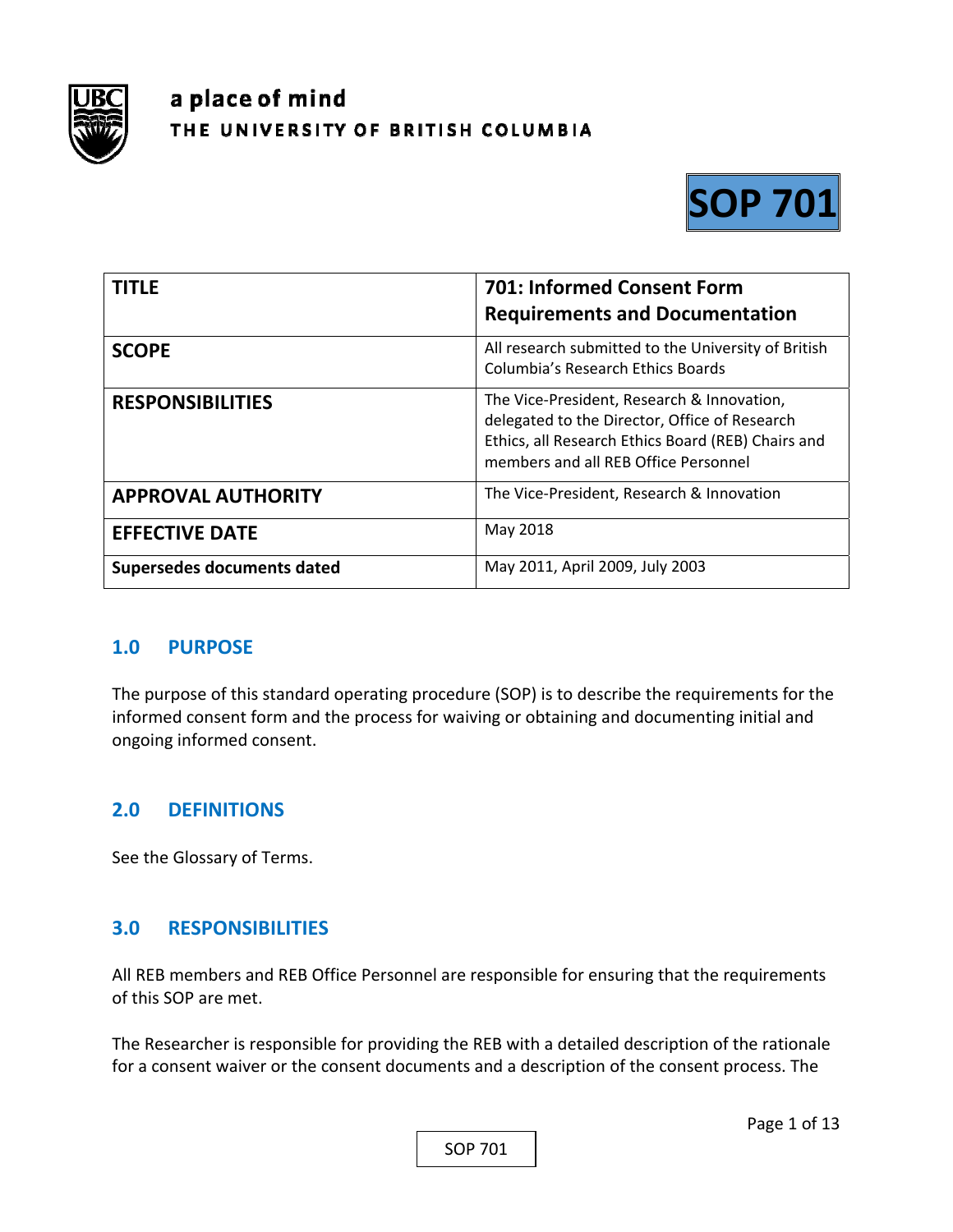Researcher also is responsible for providing a description of the recruitment methods and recruitment materials (if applicable).

When a written informed consent form is used, the Researcher, the research sponsor and the REB are jointly responsible for ensuring that the consent form contains all of the basic elements of consent and the applicable additional elements of consent. The REB is responsible for verifying that the consent form (if applicable) contains the required elements<sup>1</sup>.

The REB is responsible for determining whether informed consent exemptions or waivers are applicable and appropriate.

#### **4.0 PROCEDURE**

#### **4.1 REB Review of Required Elements of Informed Consent**

- **4.1.1** The REB will review the proposed consent process for appropriateness, and the proposed consent form(s) for general readability, for appropriateness of the language and content and for the inclusion of the applicable elements per UBC's guidelines<sup>2</sup> and all applicable regulations<sup>3</sup>;
- **4.1.2** The REB will review the proposed consent form to ensure that it contains adequate information to safeguard the privacy and confidentiality of research participants;
- **4.1.3**  The REB may require a separate consent form for optional procedures or substudies (e.g., tissue, blood, genetic testing or specimen banking);
- **4.1.4**  Following the review, the REB may approve the consent form(s) as submitted or require changes;
- **4.1.5**  When changes are required by the REB and are made by the Researcher, the REB or designee will review the consent form(s) to confirm that the required changes have been made and that the version date has been updated;
- **4.1.6**  When the changes meet the criteria for delegated review, the revised consent will be provided to the REB Chair or designee for review and approval;
- **4.1.7**  When changes do not meet the criteria for delegated review, the revised consent form will be reviewed at the next Full Board meeting.

#### **4.2 Translation of Informed Consent Documents**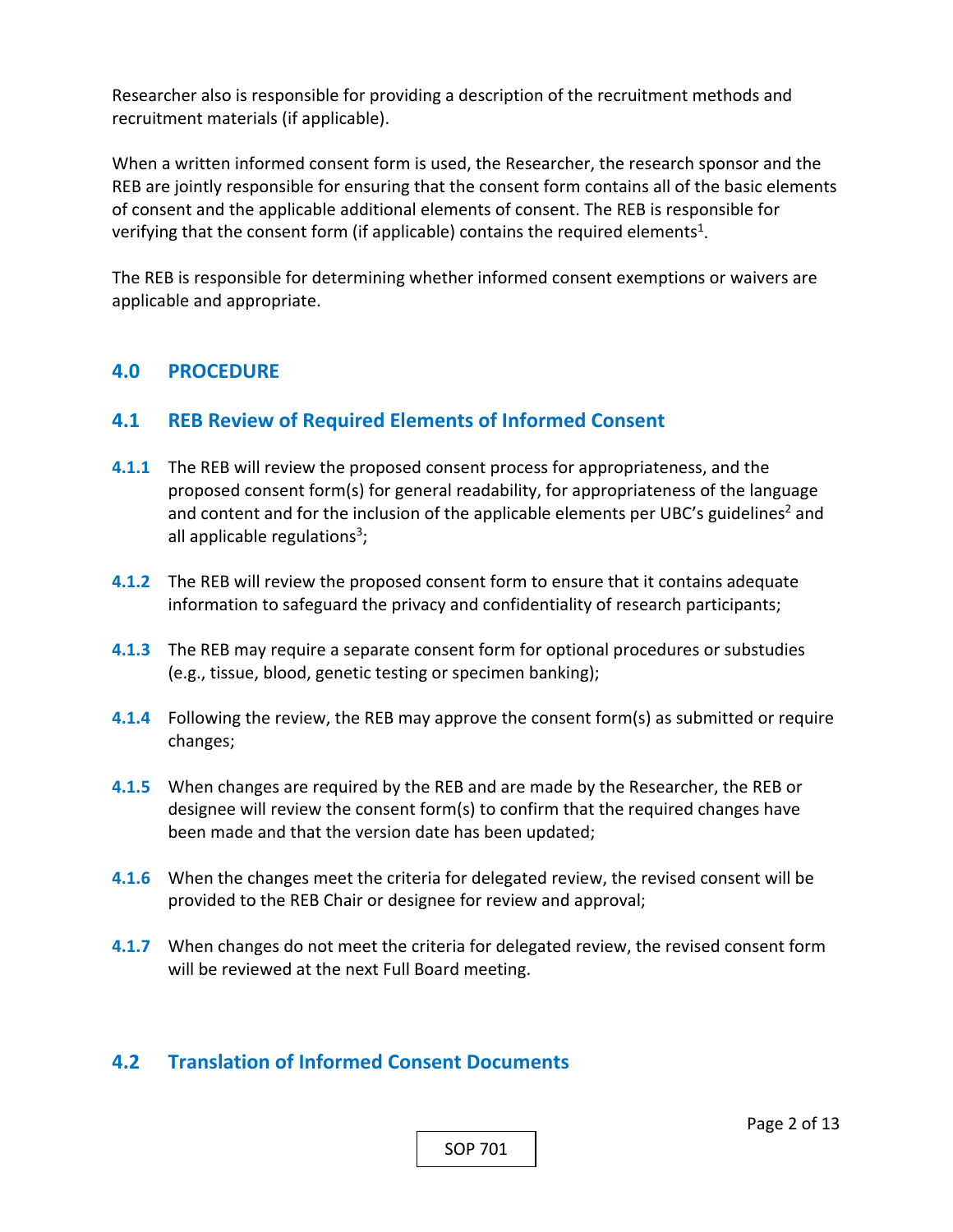- **4.2.1** The informed consent document should be in language understandable to the research participant (or acceptable representative);
- **4.2.2** When a research participant is non‐English speaking, documentation of informed consent can be by one of two methods:
	- **Written consent:** The REB approved English version of the informed consent document is translated into the research participant's native language. The REB requires that translated informed consents be accompanied by an attestation from a translator certifying that the translated informed consent accurately reflects the REB approved English informed consent. This method is preferred if it is anticipated that a significant percentage of a prospective research population is non‐English speaking. A translated informed consent document does not replace the need for an interpreter to be present during the consent process and throughout the research. The research participant will sign the translated version of the informed consent form document,
	- **Oral consent:** If applicable/acceptable, a qualified interpreter fluent in both English and the research participant's native language orally interprets the REB approved English consent form to the research participant. The interpreter should be an impartial person. When the person obtaining consent is assisted by an interpreter, the interpreter must sign and date the consent form;
- **4.2.3**  If a research participant is unable to read, an impartial witness must be present during the entire informed consent discussion. Verbal consent is obtained from the research participant after the informed consent document and any other written information is read and explained to the research participant. Signatures will be obtained from the research participant (if capable) and the impartial witness on the informed consent document, where applicable. The signature of the impartial witness attests that the information was accurately explained to, and apparently understood by, the research participant, and that informed consent was freely given by the research participant<sup>4</sup>;
- **4.2.4**  The REB requires that the translated informed consent materials be submitted for review and approval prior to use in enrolling non‐English‐speaking participants. The REB requires that the Researcher include a certificate or statement signed by the translator indicating that the translated materials are a true and accurate translation of the REB approved English materials;
- **4.2.5**  The REB may follow delegated review procedures to review and approve translated informed consent materials if the English language materials have already been approved (particularly if a signed translation certificate or statement is on file);
- **4.2.6**  An interpreter should be available to the research participant throughout the research;
- **4.2.7** The interpreter must sign and date the consent form attesting that the research was accurately explained to, and appeared to be understood by, the research participant.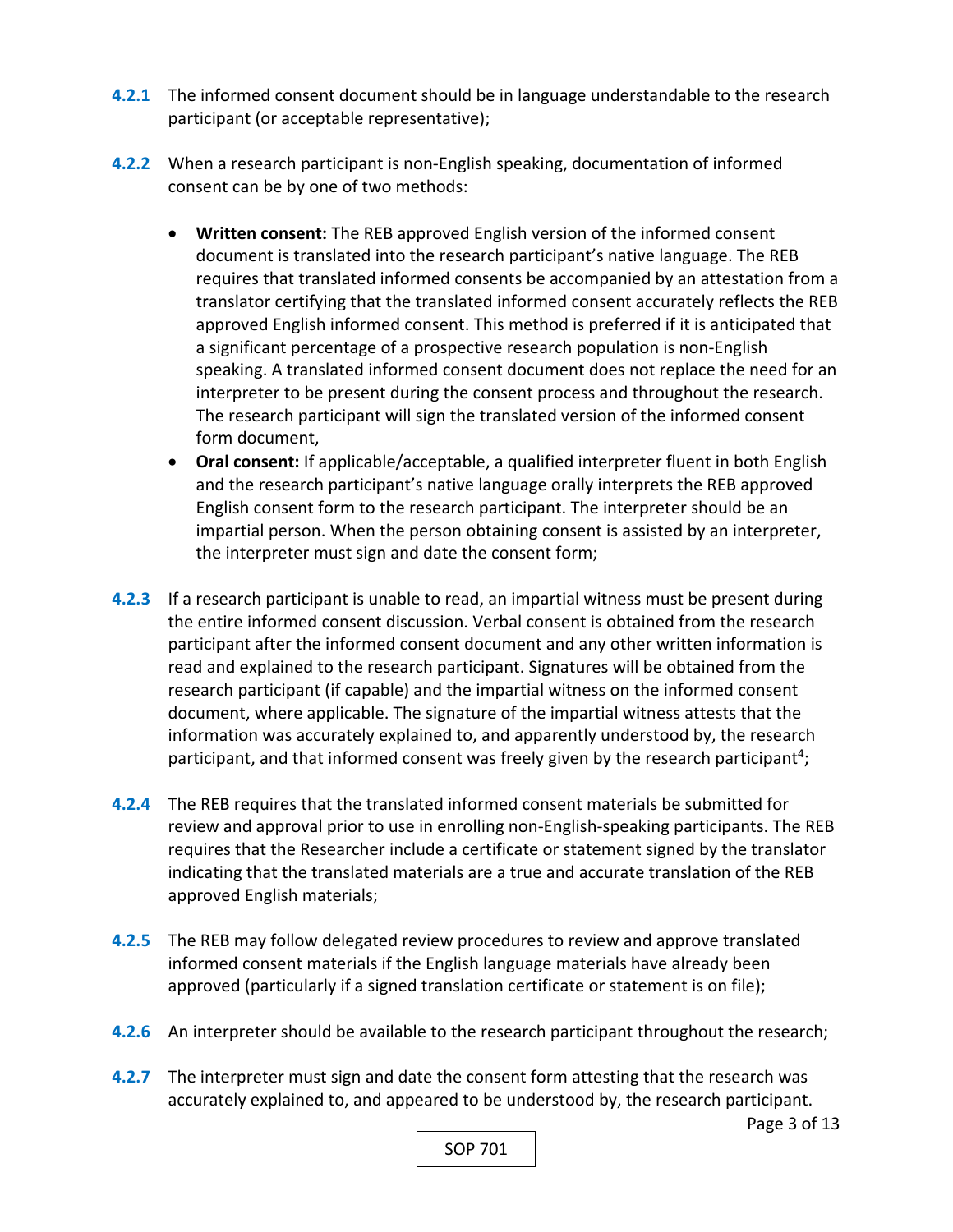# **4.3 Consent Update for Ongoing and Completed Research Participants**

- **4.3.1** The Researcher must inform research participants of any new information that might affect their willingness to continue their participation in the research or that may affect their long term health even if they have completed their participation in the research<sup>5</sup>;
- **4.3.2** The Researcher must obtain the currently enrolled participant's consent to continue to participate if there is a significant change to the research or risk;
- **4.3.3**  If required, written documentation of ongoing consent for currently enrolled participants may be obtained by having the research participant sign an REB approved consent document containing the updated information;
- **4.3.4**  If applicable, ongoing consent may be obtained orally by contacting the research participant by phone, providing the updated information, and documenting their agreement to continue;
- **4.3.5**  The nature of the provision of the new information to currently enrolled participants and the documentation required will be determined by the REB;
- **4.3.6**  The Researcher must inform former research participants of any new information that may be relevant to their long term health by contacting them via phone or mail or in person, as applicable.

# **4.4 Recruitment Methods**

- **4.4.1 Researcher's Patients:** If the patient is under the care of the Researcher, the Researcher may approach the patient directly, but in such a manner that the patient does not feel pressured or obligated in any way. In this instance, the patient's consent should be obtained by an individual other than the Researcher. Any exceptions to this procedure must be appropriately justified and submitted to the REB for review;
- **4.4.2 In circumstances where the Researchers will obtain consent:** The Researcher must ensure that the consent has been obtained without undue coercion or influence and that there is no likelihood of therapeutic misconception, if applicable;
- **4.4.3 Referrals:** The Researcher may send a letter to colleagues asking for referrals of potential patients. The Researcher may provide colleagues with an REB approved consent form or research information sheet to give to their patients. The patient will then be asked to contact the Researcher directly, or, with documented permission from the patient, the Researcher may initiate the call;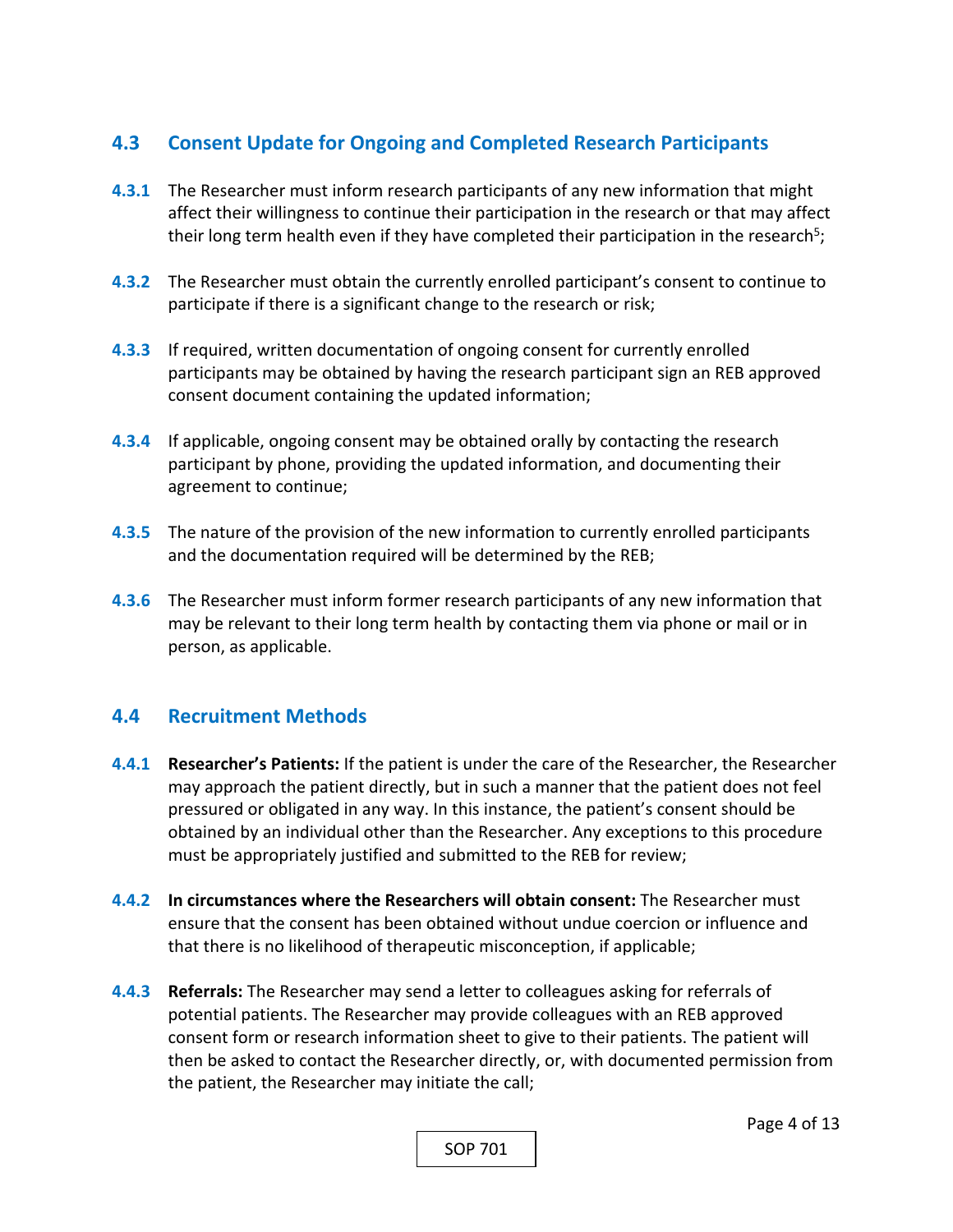- **4.4.4 Health Records Department:** The Researcher may ask the Health Records Department to identity patients who appear to meet the research's eligibility criteria. The Researcher should supply Health Records with a standard letter describing the research to give the patient's physician, and asking whether the physician would be willing to approach his/her patients about participation. It is NOT acceptable for the Researcher or his/her staff to contact patients identified through hospital records, clinic charts or other databases independently by phone, unless the patient has previously agreed, or is already under the medical care of the Researcher;
- **4.4.5 Registries:** If the REB has previously approved a patient research registry and the patient has provided permission to be contacted for potential research, the Researcher or his/her research team may contact these patients directly. The person contacting the patient should identify him/herself as associated with the patient's clinical caregiver, and remind the patient that they have agreed to be contacted. The patient must be offered the option of having his/her name removed the database;
- **4.4.6 Advertising:** The REB must first review and approve the text and the use of any advertisements, notices or media messages.

#### **4.5 Recruitment Materials**

- **4.5.1** The REB reviews the recruitment materials (e.g., advertisements, letters, notices) for evidence of coercion or undue influence and consistency with the REB approved research and informed consent document;
- **4.5.2** Advertisements should be reviewed by the REB, as applicable, and according to REB requirements;
- **4.5.3**  All recruitment materials must be approved by the REB and, where necessary, by each organization where the recruitment material will be displayed, as per local practice prior to their use.

#### **4.6 Documentation of Informed Consent**

- **4.6.1** The REB typically requires documentation of informed consent by the use of a written informed consent form approved by the REB and signed and dated by the research participant or the research participant's legally acceptable representative, and by the person obtaining consent<sup>6</sup>;
- **4.6.2** As required by the Research Sponsor or if required by organizational policies, the Researcher must also sign and date the informed consent form for clinical trials<sup>7</sup>;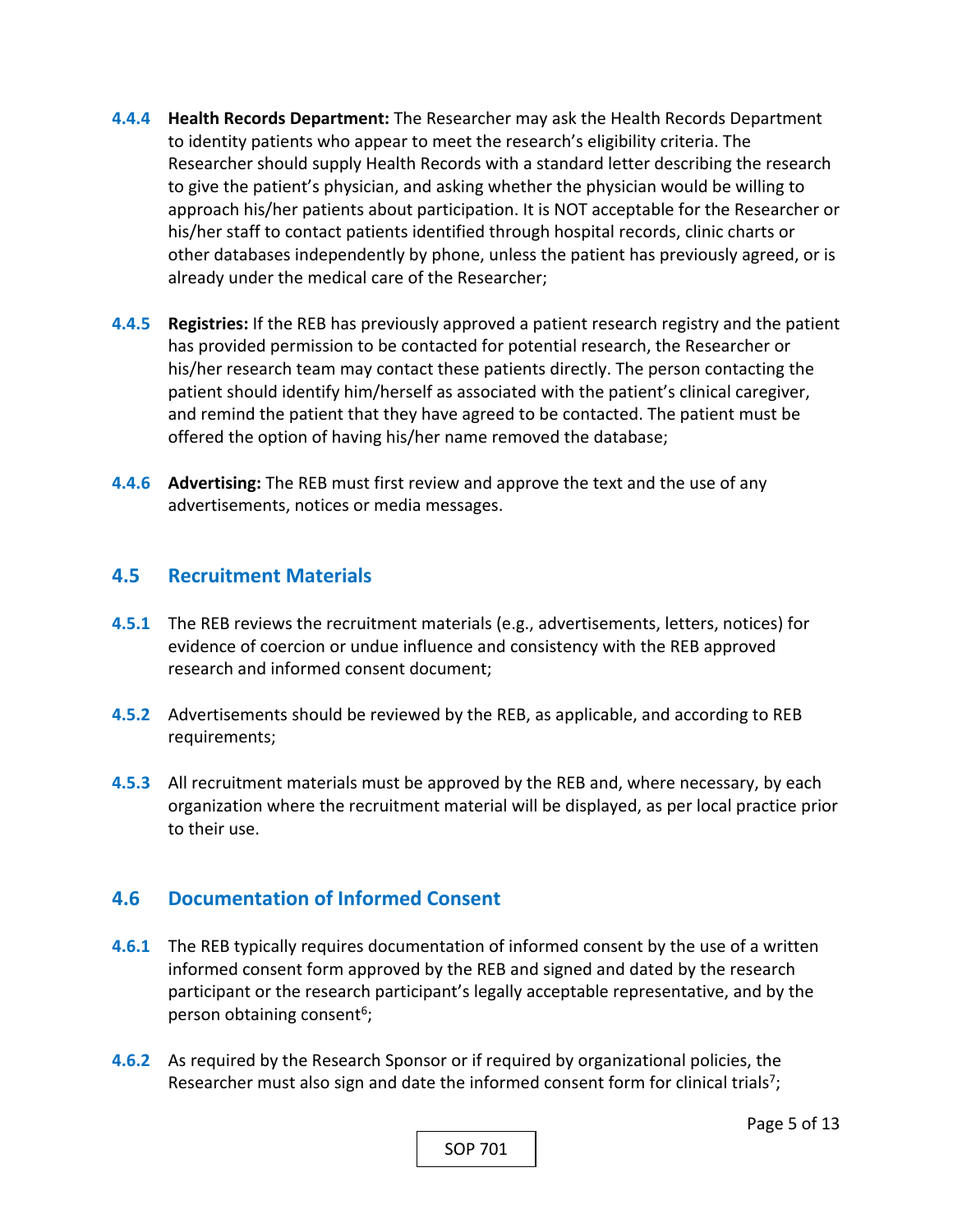- **4.6.3**  For research funded or supported by the U.S. Federal Government, in accordance with applicable regulations<sup>8</sup>, the REB may waive the requirement for the Researcher to obtain a signed informed consent form if it finds either that (a) the only record linking the participant and the research would be the consent document and the principal risk would be potential harm resulting from a breach of confidentiality or (b) the research presents no more than minimal risk of harm to participants and involves no procedures for which written consent is normally required outside of the research context;
- **4.6.4** A copy of the signed consent form shall be provided to the research participant;
- **4.6.5**  The Researcher or designee should document details of the consent process in the research participant's medical record, according to the organization's guidelines;
- **4.6.6**  The Researcher should inform the research participant's primary physician about the research participant's involvement in the research if the research participant agrees to the primary physician being informed;
- **4.6.7**  The REB may approve a written assent document in cases where the research participant may lack the capacity to consent. The assent form contains all required elements of informed consent. The assent document is signed by the research participant. The substitute decision maker signs the informed consent form on behalf of the research participant. The person obtaining consent must sign a copy of the informed consent form9;
- **4.6.8**  The REB may approve a process that allows the informed consent document to be delivered by regular mail, email or facsimile to the potential participant, and to conduct a consent interview by telephone when the participant can read the consent document as it is discussed. All other applicable conditions for documentation of informed consent must also be met when using this procedure;
- **4.6.9**  In some types of research, and for some groups or individuals where written signed consent may be felt by the participants as mistrust on the part of the Researcher, the REB may approve the process of oral consent, a verbal agreement or a handshake;
- **4.6.10**  Where consent is not documented in a signed consent form, Researchers may use a range of consent procedures (e.g., oral consent, field notes, implied consent through the return of a completed questionnaire). The procedures used to seek consent must be documented by the Researcher and approved by the  $REB^{10}$ ;
- **4.6.11**  For research that is funded or supported by the U.S. federal government, an REB may only waive the requirement for a signed consent form for some or all participants in accordance with applicable U.S. federal regulations<sup>11</sup>;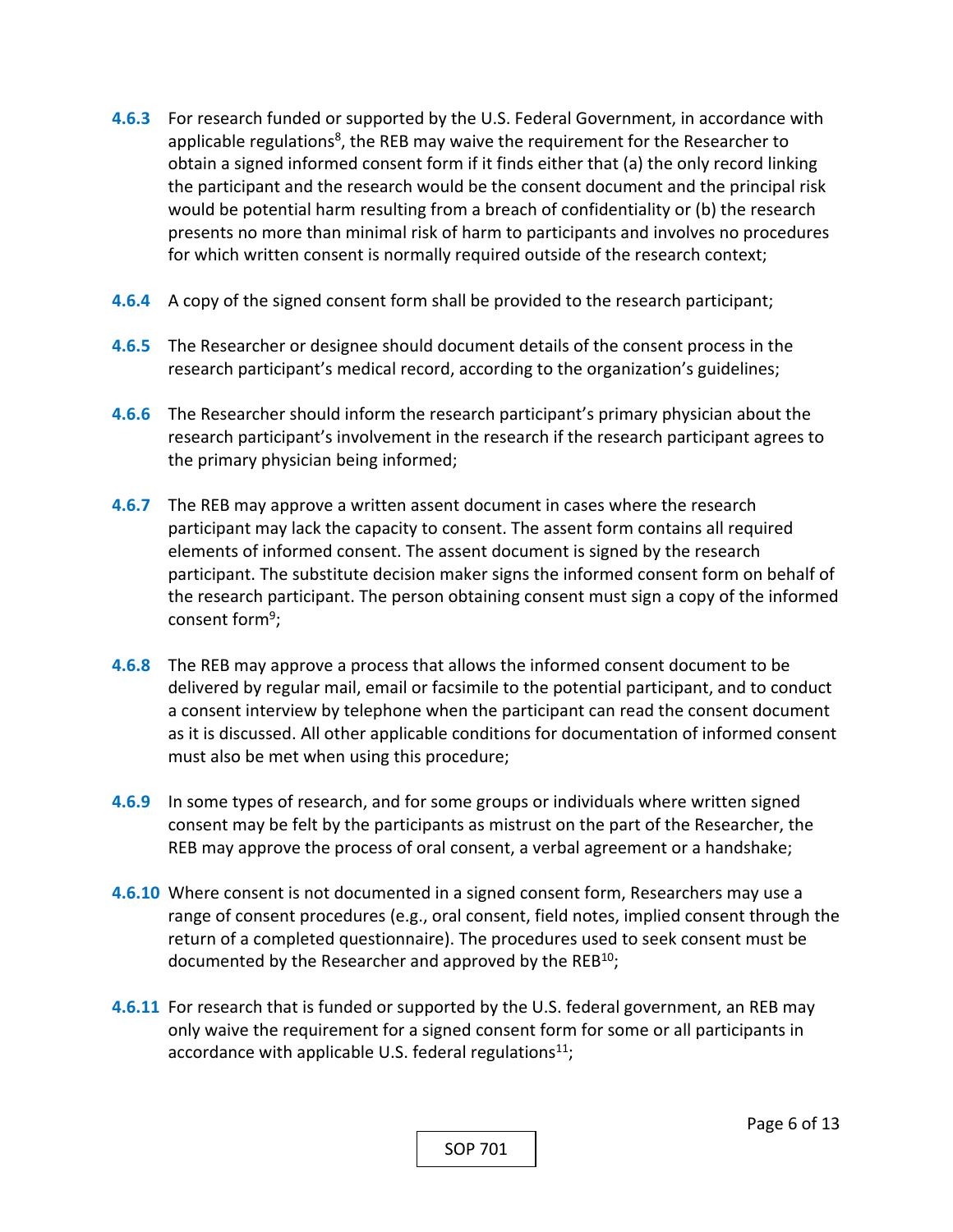**4.6.12**  Whenever possible, the research participant should have written documentation of participation in a research project unless it may compromise their safety or confidentiality.

#### **4.7 Consent Monitoring**

- **4.7.1** In considering the adequacy of informed consent procedures, the REB may require monitoring of the consent process by an impartial observer;
- **4.7.2** Such monitoring may be particularly warranted when the research presents significant risks to participants, or if participants are likely to have difficulty understanding the information to be provided;
- **4.7.3**  Monitoring may also be appropriate as a corrective action when the REB has identified problems associated with a particular Researcher or a research project.

## **4.8 Waiver or Alteration of Informed Consent**

- **4.8.1** The REB may approve a consent procedure that does not include, or which alters, some or all of the elements of informed consent, or waive the requirements to obtain informed consent, provided that the REB finds and documents that  $12$ :
	- The regulatory and ethics guidance framework supports the waiver,
	- The research involves no more than minimal risk to the participants,
	- The waiver or alteration is unlikely to adversely affect the rights and welfare of the participants,
	- The research could not practicably be carried out without the waiver or alteration,
	- The precise nature and extent of any proposed alteration is defined,
	- The information is used in a matter that will ensure its confidentiality,
	- Whenever appropriate, the participants will be provided with additional pertinent information after participation;
- **4.8.2**  If the research study is funded by or supported by the U.S. federal government, waiver of informed consent or some or all of the required elements of informed consent may only be permitted in accordance with applicable regulations, including a consideration of whether the study would qualify as exempt research under the applicable U.S. regulation( $s$ )<sup>13</sup>.

For U.S. FDA regulated research, the REB may not waive informed consent except under the specific provisions in the applicable regulations governing emergency research<sup>14</sup>;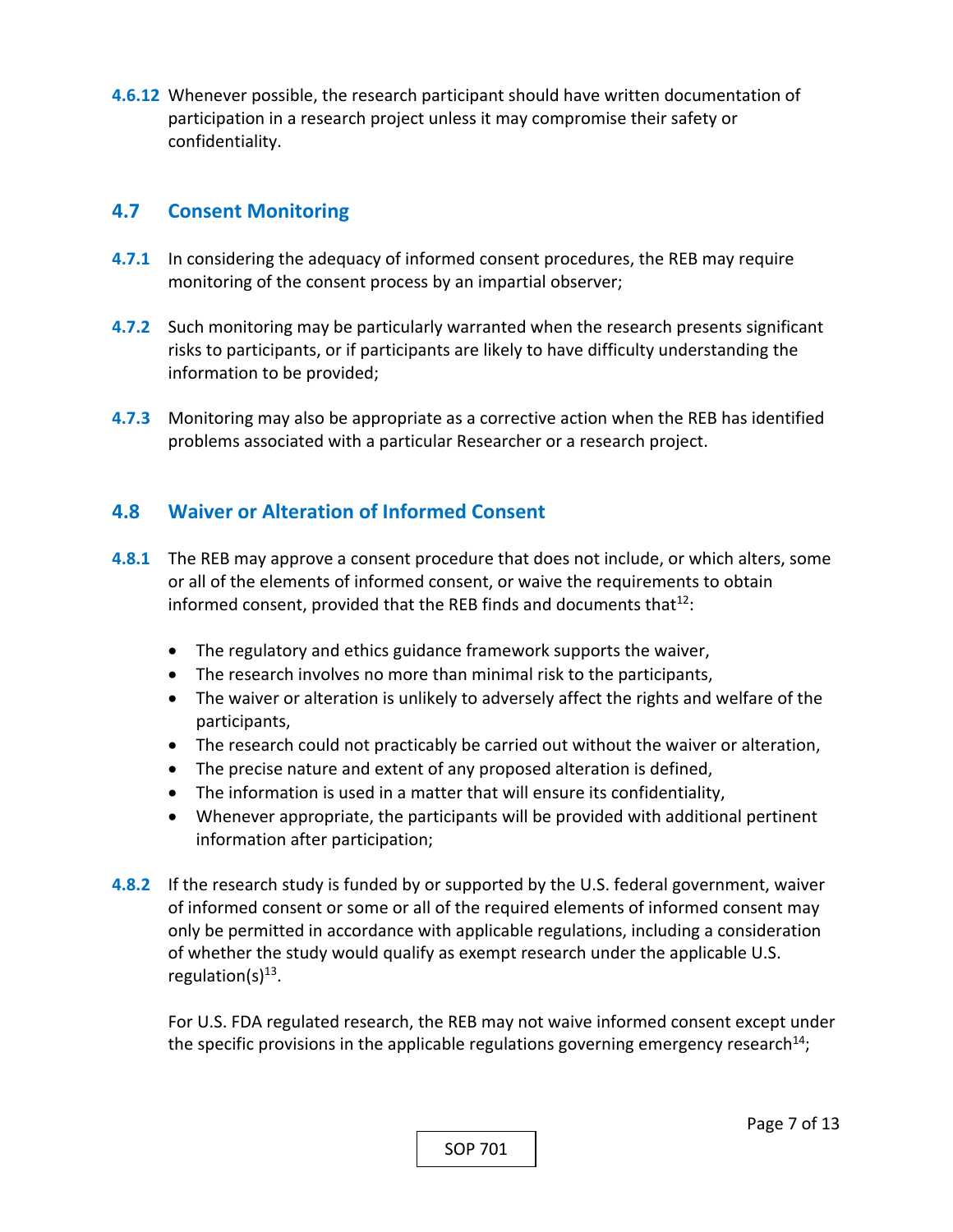- **4.8.3** Debriefing should be a part of all research involving an alteration to consent requirements whenever it is possible, practicable and appropriate<sup>15</sup>;
- **4.8.4**  Participants should have the opportunity to refuse consent and request the withdrawal of their data and/or specimens whenever possible, practicable and appropriate;
- **4.8.5**  These findings and their justifications shall be clearly documented in the REB minutes when the REB exercises this waiver provision;
- **4.8.6**  Researchers are not required to seek participant consent for secondary use of non‐ identifiable information or non‐identifiable biological specimens.

## **4.9 Consent for Research Involving Individuals who Lack Capacity**

- **4.9.1** For research involving individuals who lack capacity, either permanently or temporarily, to decide for themselves whether to participate, the REB must ensure that at a minimum the following conditions are met $16$ :
	- The research involves participants who lack the capacity to consent on their own behalf to the greatest extent possible in the decision‐making process,
	- The Researcher seeks and maintains consent from authorized third parties,
	- The authorized third party is not the Researcher or any other member of the research team,
	- The Researcher demonstrates that the research is being carried out for the participant's direct benefit or for the benefit of other persons in the same category. If the research does not have the potential for direct benefit to the participant, the Researcher shall demonstrate how the research will expose the participant to only a minimal risk and how the participant's welfare will be protected during participation in the research;
- **4.9.2** If an authorized third party has consented on behalf of a person who lacks legal capacity but that person has some ability to understand the significance of the research, the Researcher must ascertain the wishes of that individual with respect to participation<sup>17</sup>;
- **4.9.3**  Assent from a participant is not sufficient to permit them to participate in a research project in the absence of consent by an authorized third party; however, their expression of dissent must be paramount;
- **4.9.4**  Prospective participants who may be capable of verbally or physically assenting to, or dissenting from, participation in research include:
	- Those whose capacity is in the process of development, such as children whose capacity for judgment and self‐direction is maturing,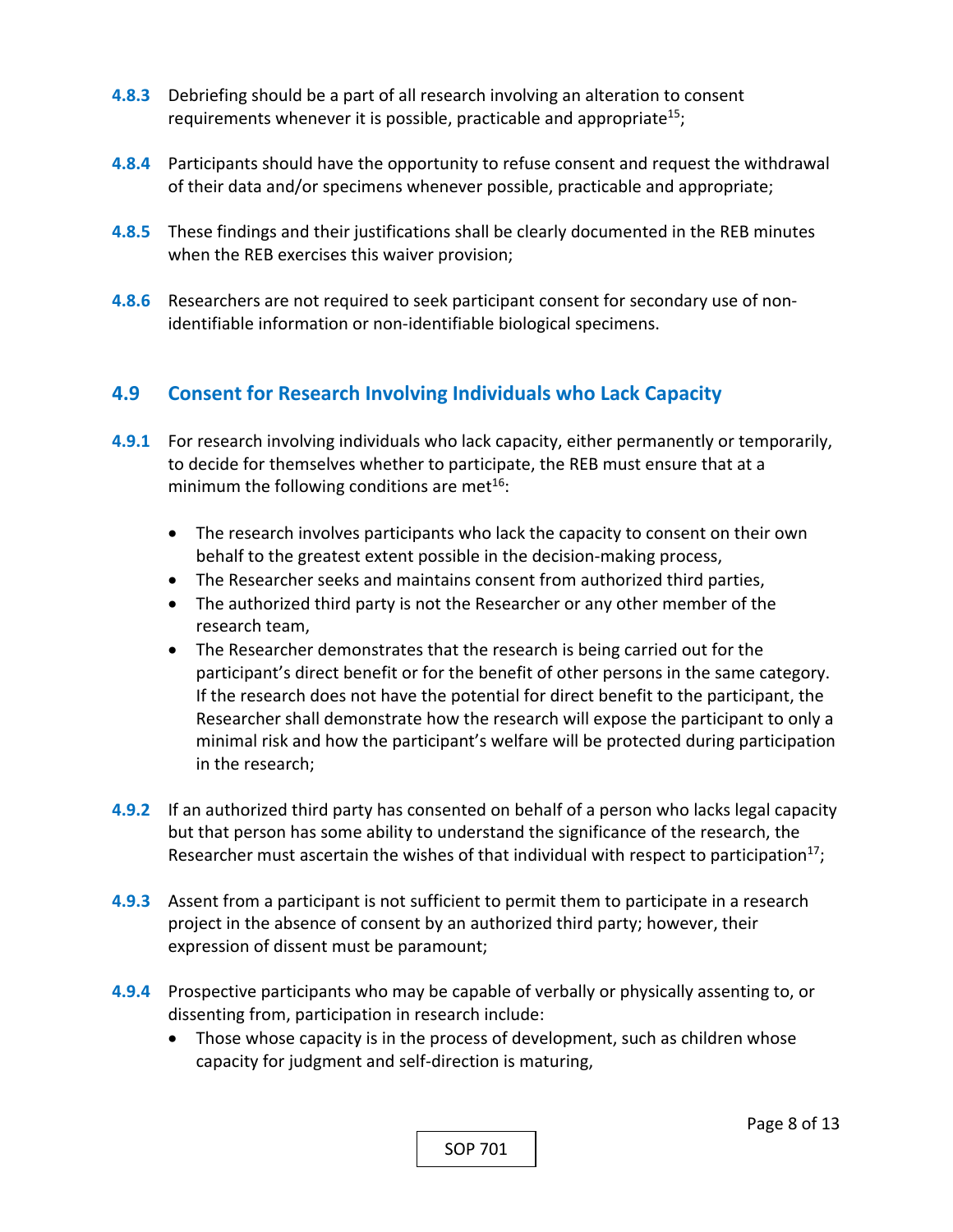- Those who were once capable for making an autonomous decision regarding consent but whose capacity is diminishing or fluctuating, and
- Those whose capacity remains only partially developed, such as those living with permanent cognitive impairment;
- **4.9.5**  If assent for research is required, the Researcher must submit to the REB the proposed procedures for obtaining consent from the capable substitute decision maker and assent from the research participant. The Researcher must submit an assent form or summary of the assent process to the REB for approval as per the organization's guidelines;
- **4.9.6**  When authorization for participation was granted by an authorized third party, and the participant acquires or regains capacity during the research, the Researcher will seek the participant's consent as a condition of continuing participation;
- **4.9.7**  If an individual signed a research directive indicating their preference for ongoing and/or future participation in research, in the event that the individual loses capacity or upon their death, an authorized third party may be guided by these directives during the consent process<sup>18</sup>.

## **4.10 Inappropiate Inclusion and Exclusion of Participants**

- **4.10.1** The REB will determine appropriate protections for individuals and groups who might be inappropriately excluded from research on the basis of attributes such as culture, language, sex, race, ethnicity, age and disability, and who require additional protections. For these individuals and groups the REB will take into account the risks and benefits of the research, and will consider protections afforded by organizational policies, and provincial and federal law;
- **4.10.2** In addition, when the REB regularly reviews research involving specific populations, consideration shall be given to the inclusion of one or more individuals who are knowledgeable and experienced in working with these participants in this population.

Specific populations that may require representation may include, but are not limited to:

- Children,
- The elderly,
- Individuals with mental illness,
- Pregnant women,
- Individuals with limited language skills,
- Aboriginal individuals and communities,
- Prisoners;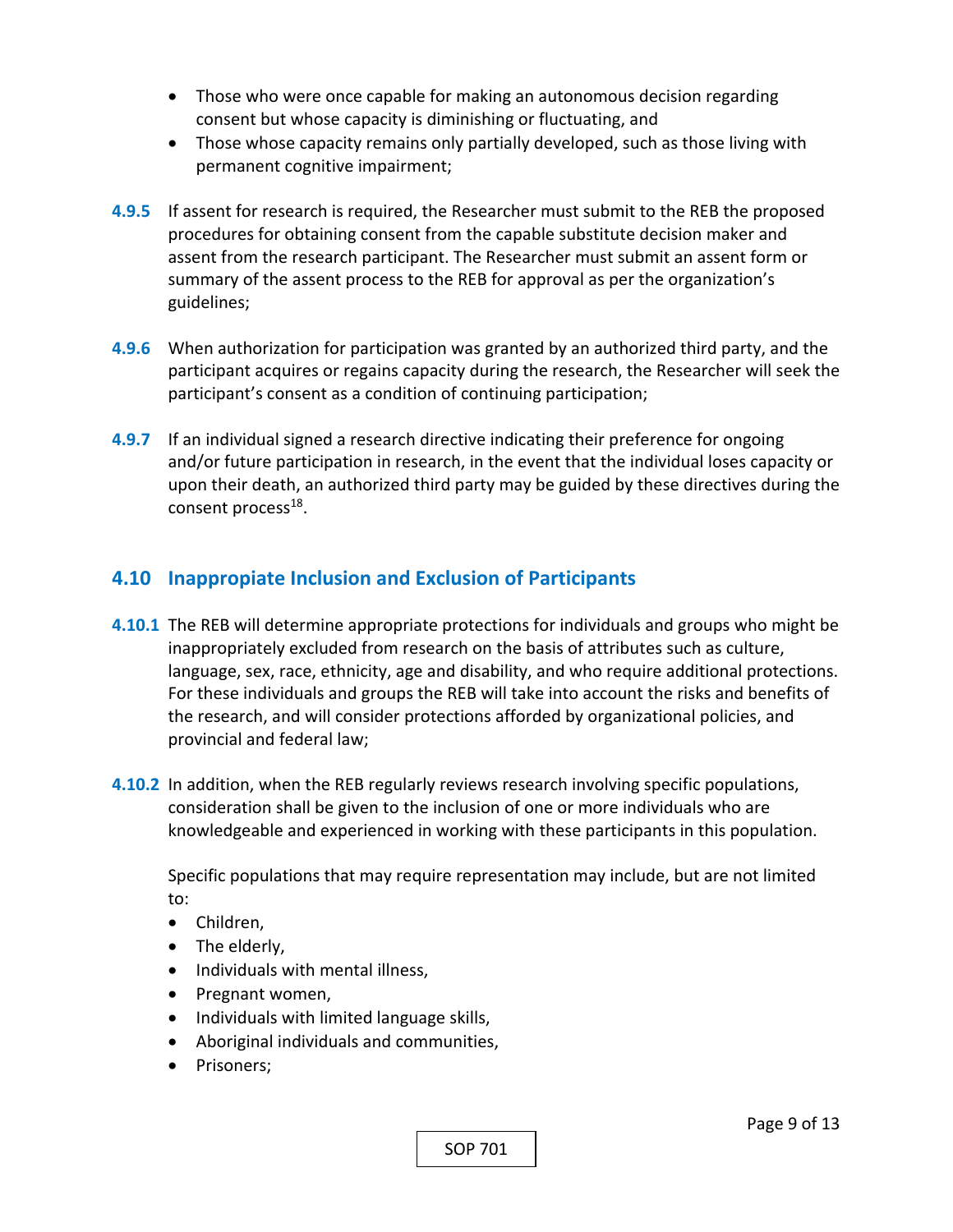**4.10.3**  If research involves prisoners, children, pregnant women, fetuses and/or neonates, and is funded or supported by the U.S. Federal government, the REB shall apply the requirements of 45 CFR 46, including as appropriate, Sub-Parts, B, C and  $D^{19}$ .

## **4.11 Consent for Research in Health Emergencies**

- **4.11.1** The REB establishes the criteria for the conduct of research involving medical emergencies prior to approval of the research, as outlined in UBC REB SOP 502. The Researcher must justify to the REB the reasons why an exception to obtaining informed consent from participants is required<sup>20</sup>;
- **4.11.2** The REB allows research that involves health emergencies to be carried out without the free and informed consent of the participant or of his/her authorized third party if ALL of the following apply:
	- A serious threat to the prospective participant requires immediate intervention,
	- Either no standard efficacious care exists or the research offers a real possibility of direct benefit to the participant in comparison with standard care,
	- Either the risk of harm is not greater than that involved in standard therapeutic care, or it is clearly justified by the potential for direct benefit to the participant,
	- The prospective participant is unconscious or lacks capacity to understand risks, methods and purposes of the research project,
	- Third-party authorization cannot be secured in sufficient time, despite diligent, and documented efforts to do so, and
	- No relevant prior directive by the participant is known to exist;
- **4.11.3**  When a previously incapacitated participant regains capacity, or when an authorized third party is found, free and informed consent is sought for continuation in the project and for subsequent research‐related procedures.

# **4.12 Consent and Secondary Use of Identifiable Information and/or Human Biological Materials for Research Purposes**

- **4.12.1** The REB allows the secondary use of identifiable information and/or human biological materials for research purposes without obtaining consent from research participants if the Researcher is able to satisfy the following conditions<sup>21</sup>:
	- Identifiable information/materials is essential to the research,
	- The use if identifiable information/materials without the participant's consent is unlikely to adversely affect the welfare of individuals to whom the information relates,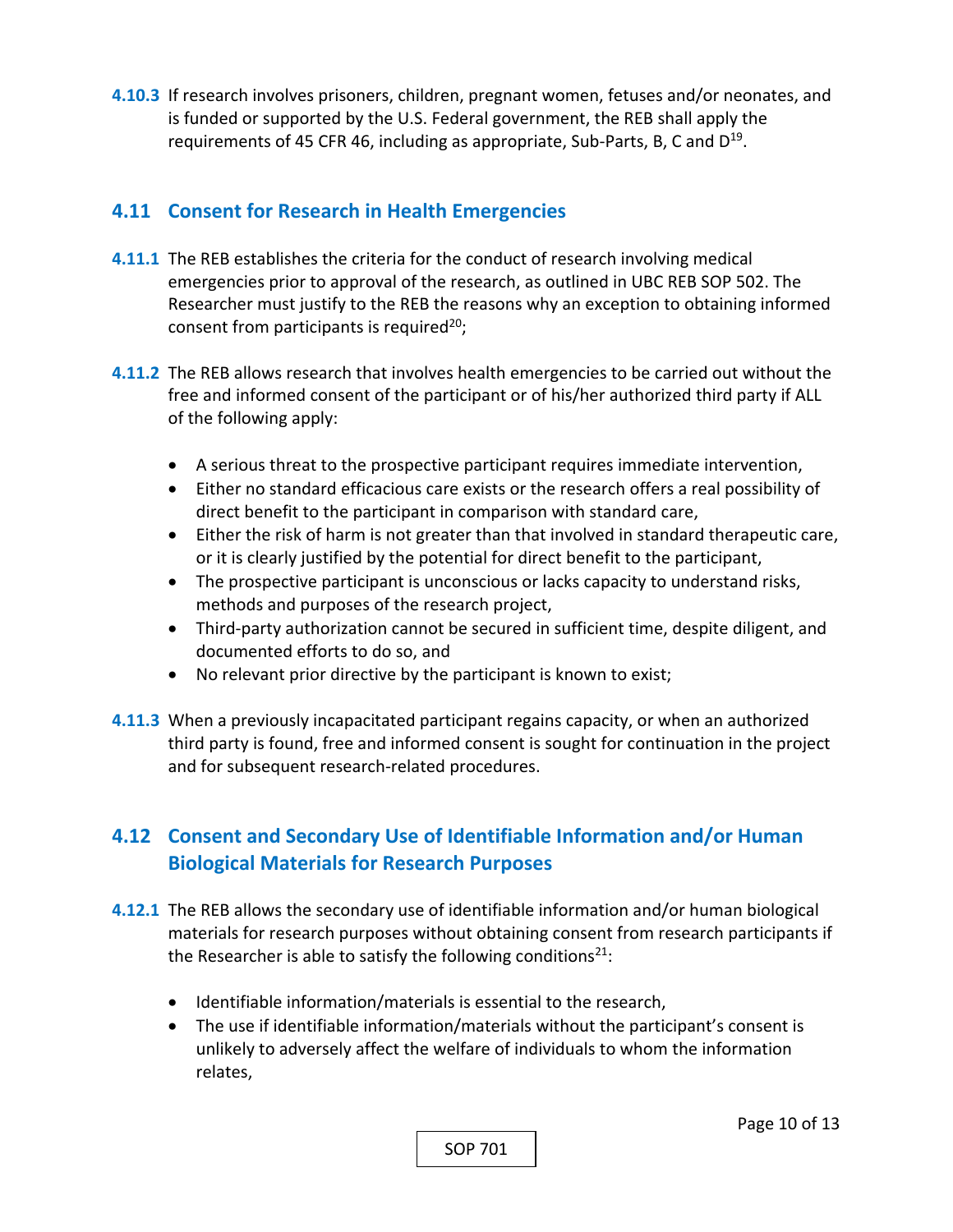- The Researchers will take appropriate measure to protect the privacy of individuals, and to safeguard the identifiable information/materials,
- The Researchers will comply with any known preferences previously expressed by individuals about any use of their information/materials,
- It is impossible or impracticable to seek consent from individuals to whom the information relates/materials were collected, and
- The Researchers have obtained any other necessary permission for secondary use of information/materials for research purposes;
- **4.12.2** In cases where the secondary use of identifiable information/materials without the requirement to seek consent has been approved by the REB, if the Researcher proposes to contact individuals for additional information and/or materials, REB approval must be obtained prior to contact.

#### **4.13 Incidental Findings**

**4.13.1** Researchers have an obligation to disclose to the participant any material incidental findings discovered in the course of research. The Researcher's plan to identify and to disclose incidental findings must be submitted to the REB and approved prior to implementation<sup>22</sup>.

#### **5.0 REFERENCES**

1. *The Tri‐Council Policy Statement: Ethical Conduct for Research Involving Humans,* Article 3.2: http://www.pre.ethics.gc.ca/eng/policy-politique/initiatives/tcps2-eptc2/chapter3-chapitre3/#ch3\_en\_a3.2

2. *UBC Office of Research Ethics:*  https://ethics.research.ubc.ca/

3. *U.S. Department of Health and Human Services – Title 21 Code of Federal Regulations Part 50 (21 CFR 50.25):*  https://www.accessdata.fda.gov/scripts/cdrh/cfdocs/cfcfr/CFRSearch.cfm?fr=50.25

4. *U.S. Department of Health and Human Services – Title 45 Code of Federal Regulations Part 46 (45 CFR 46.117(b)(2)):* 

https://www.hhs.gov/ohrp/regulations‐and‐policy/regulations/45‐cfr‐46/index.html#46.117

5. *The Tri‐Council Policy Statement: Ethical Conduct for Research Involving Humans,* Article 3.3: http://www.pre.ethics.gc.ca/eng/policy-politique/initiatives/tcps2-eptc2/chapter3-chapitre3/#ch3\_en\_a3.2

6. *Health Canada Guidance for Industry, Good Clinical Practice: Consolidated Guideline*, ICH Topic E6, 1997, Sections 4.8.8 & 4.8.11:

https://www.canada.ca/en/health-canada/services/drugs-health-products/drug-products/applicationssubmissions/guidance-documents/efficacy/guidance-document-good-clinical-practice-integrated-addendum-e6r1‐topic‐e6‐r2.html#a4.8

7. *U.S. Department of Health and Human Services – Title 45 Code of Federal Regulations Part 46 (45 CFR 46.117(a)):* 

Page 11 of 13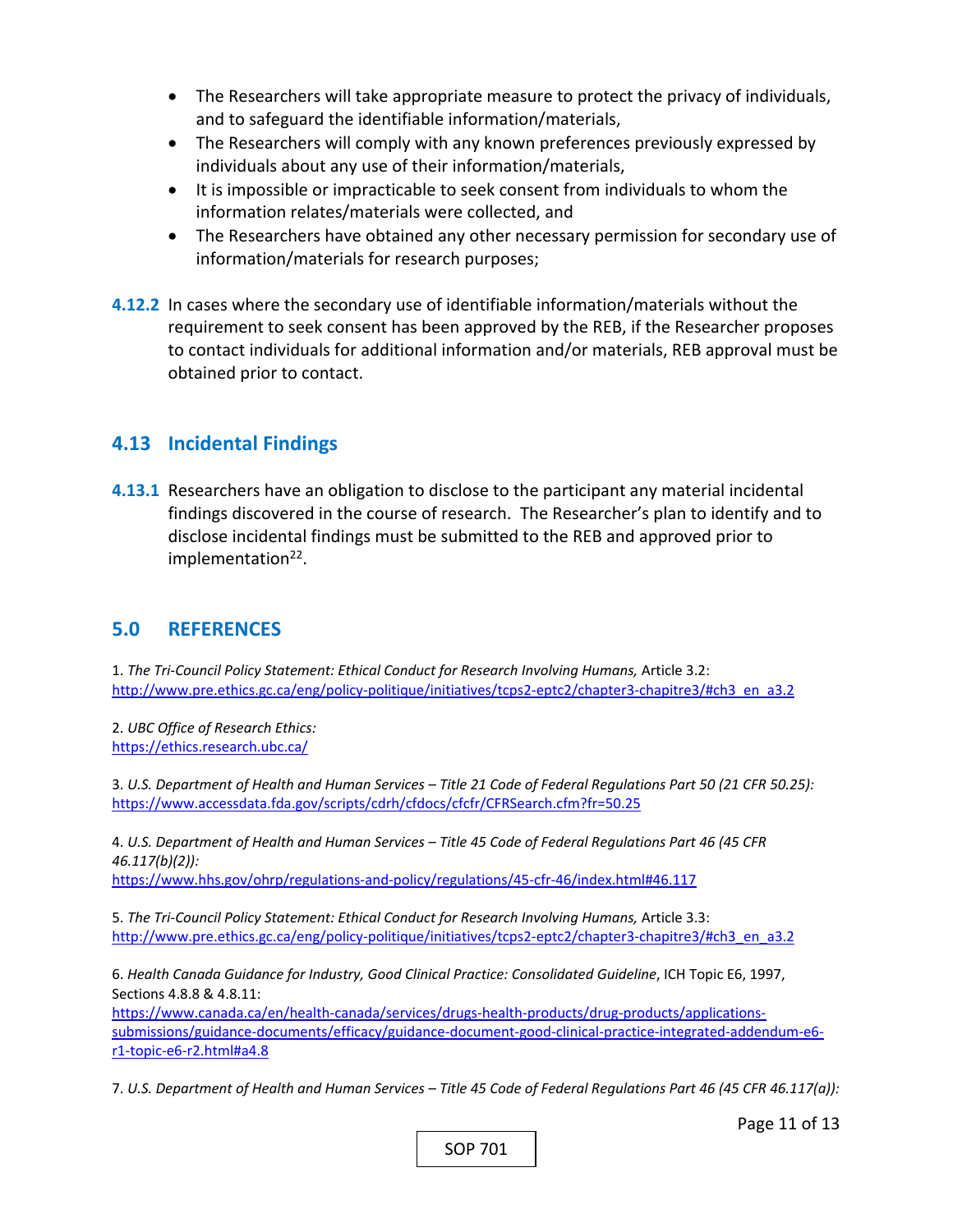https://www.hhs.gov/ohrp/regulations‐and‐policy/regulations/45‐cfr‐46/index.html#46.117

8. *U.S. Department of Health and Human Services – Title 45 Code of Federal Regulations Part 46 (45 CFR 46.117(c)):*  https://www.hhs.gov/ohrp/regulations‐and‐policy/regulations/45‐cfr‐46/index.html#46.117

9. *U.S. Department of Health and Human Services – Title 45 Code of Federal Regulations Part 46 (45 CFR 46.117(b)(2)):*  https://www.hhs.gov/ohrp/regulations‐and‐policy/regulations/45‐cfr‐46/index.html#46.117

10. The Tri-Council Policy Statement: Ethical Conduct for Research Involving Humans, Article 3.12: http://www.pre.ethics.gc.ca/eng/policy-politique/initiatives/tcps2-eptc2/chapter3-chapitre3/#ch3\_en\_a3.12

11. *U.S. Department of Health and Human Services – Title 45 Code of Federal Regulations Part 46 (45 CFR 46.117(c)):* 

https://www.hhs.gov/ohrp/regulations‐and‐policy/regulations/45‐cfr‐46/index.html#46.117 *U.S. Department of Health and Human Services – Title 21 Code of Federal Regulations Part 50 (21 CFR 50.25):*  https://www.accessdata.fda.gov/scripts/cdrh/cfdocs/cfcfr/CFRSearch.cfm?fr=50.25

12. *The Tri‐Council Policy Statement: Ethical Conduct for Research Involving Humans,* Article 3.7a: http://www.pre.ethics.gc.ca/eng/policy-politique/initiatives/tcps2-eptc2/chapter3-chapitre3/#ch3\_en\_a3.7a *UBC Policy 89*, section 7.2.1:

http://universitycounsel.ubc.ca/files/2012/06/policy89.pdf

13. *U.S. Department of Health and Human Services – Title 45 Code of Federal Regulations Part 46 (45 CFR 46.116(d)):* 

https://www.hhs.gov/ohrp/regulations‐and‐policy/regulations/45‐cfr‐46/index.html#46.116

14. *U.S. Department of Health and Human Services – Title 21 Code of Federal Regulations Part 50 (21 CFR 50.24):*  https://www.accessdata.fda.gov/scripts/cdrh/cfdocs/cfcfr/CFRSearch.cfm?fr=50.24

15. *The Tri‐Council Policy Statement: Ethical Conduct for Research Involving Humans,* Article 3.7b: http://www.pre.ethics.gc.ca/eng/policy-politique/initiatives/tcps2-eptc2/chapter3-chapitre3/#ch3\_en\_a3.7b

16. *The Tri‐Council Policy Statement: Ethical Conduct for Research Involving Humans,* Article 3.9: http://www.pre.ethics.gc.ca/eng/policy-politique/initiatives/tcps2-eptc2/chapter3-chapitre3/#ch3\_en\_a3.9 *Health Canada Guidance for Industry, Good Clinical Practice: Consolidated Guideline*, ICH Topic E6, 1997, Sections 4.8.6 & 4.8.8:

https://www.canada.ca/en/health-canada/services/drugs-health-products/drug-products/applicationssubmissions/guidance‐documents/efficacy/guidance‐document‐good‐clinical‐practice‐integrated‐addendum‐e6‐ r1‐topic‐e6‐r2.html#a4.8

17. The Tri-Council Policy Statement: Ethical Conduct for Research Involving Humans, Article 3.10: http://www.pre.ethics.gc.ca/eng/policy-politique/initiatives/tcps2-eptc2/chapter3-chapitre3/#ch3\_en\_a3.10

18. *The Tri‐Council Policy Statement: Ethical Conduct for Research Involving Humans,* Article 3.11: http://www.pre.ethics.gc.ca/eng/policy-politique/initiatives/tcps2-eptc2/chapter3-chapitre3/#ch3\_en\_a3.11

19. *U.S. Department of Health and Human Services – Title 45 Code of Federal Regulations Part 46 (45 CFR 46):*  http://www.hhs.gov/ohrp/regulations‐and‐policy/regulations/45‐cfr‐46/index.html

20. *The Tri‐Council Policy Statement: Ethical Conduct for Research Involving Humans,* Article 3.8: http://www.pre.ethics.gc.ca/eng/policy-politique/initiatives/tcps2-eptc2/chapter3-chapitre3/#ch3\_en\_a3.8

21. *The Tri‐Council Policy Statement: Ethical Conduct for Research Involving Humans,* Article 5.3: